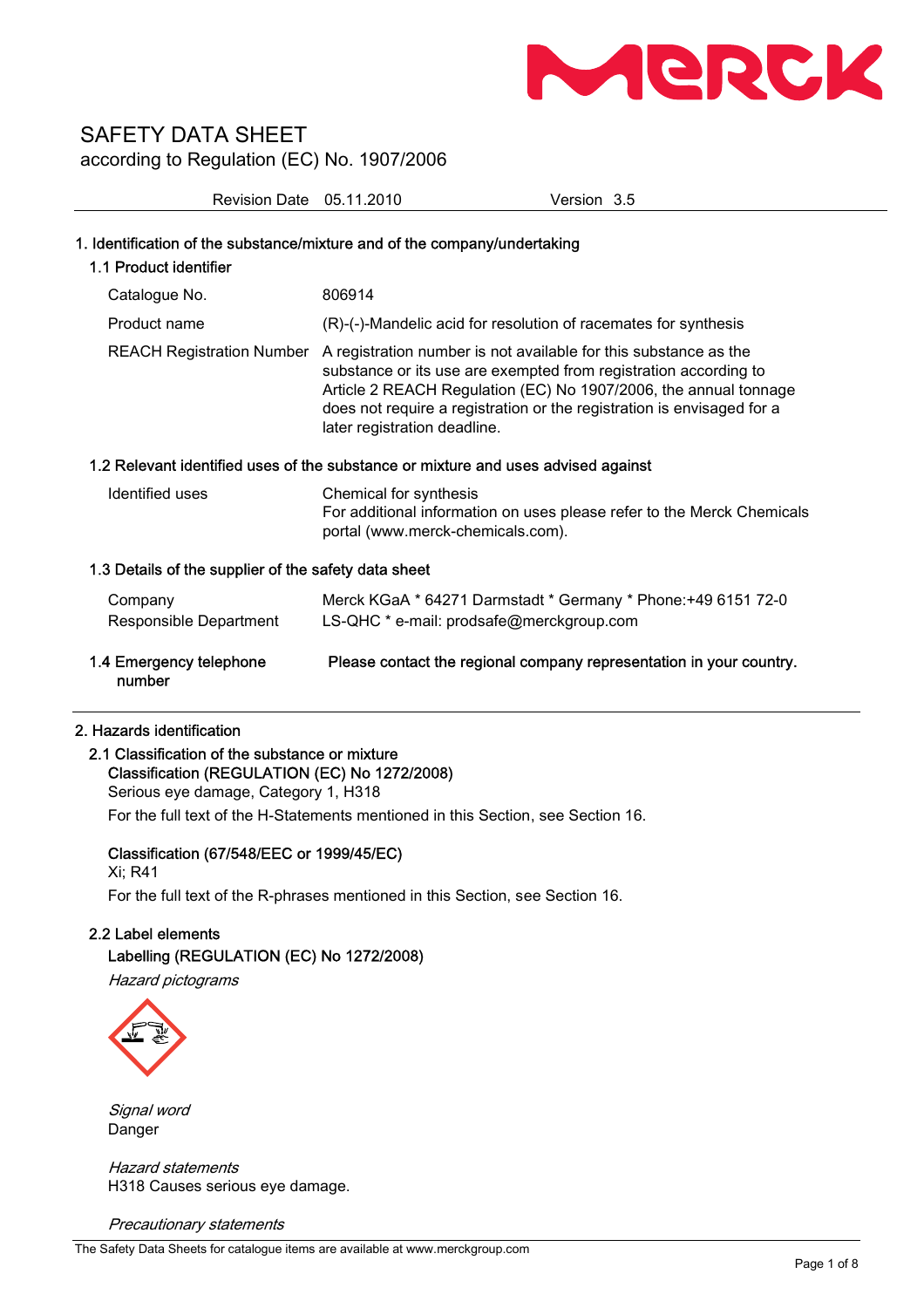Catalogue No. 6806914 Product name (R)-(-)-Mandelic acid for resolution of racemates for synthesis

P260 Do not breathe dust.

P280 Wear eye protection.

P305 + P351 + P338 IF IN EYES: Rinse cautiously with water for several minutes. Remove contact lenses, if present and easy to do. Continue rinsing.

## Reduced labelling (≤125 ml)

Hazard pictograms



 Signal word Danger

 Hazard statements H318 Causes serious eye damage.

#### Precautionary statements P280 Wear eye protection.

P305 + P351 + P338 IF IN EYES: Rinse cautiously with water for several minutes. Remove contact lenses, if present and easy to do. Continue rinsing.

CAS-No. 611-71-2

| Labelling (67/548/EEC or 1999/45/EC) |                                |           |                                                                                                                                                    |
|--------------------------------------|--------------------------------|-----------|----------------------------------------------------------------------------------------------------------------------------------------------------|
| Symbol(s)                            |                                | Xi        | Irritant                                                                                                                                           |
|                                      | $R$ -phrase $(s)$              | 41        | Risk of serious damage to eyes.                                                                                                                    |
|                                      | S-phrase(s)                    | 22-26-39  | Do not breathe dust. In case of contact with eyes, rinse<br>immediately with plenty of water and seek medical advice.<br>Wear eye/face protection. |
| $EC-No$                              |                                | 210-276-6 |                                                                                                                                                    |
|                                      | Reduced labelling $($ ≤125 ml) |           |                                                                                                                                                    |
|                                      | Symbol(s)                      | Xi        | Irritant                                                                                                                                           |
|                                      | R-phrase(s)                    | 41        | Risk of serious damage to eyes.                                                                                                                    |
|                                      | S-phrase(s)                    | 26-39     | In case of contact with eyes, rinse immediately with plenty of water<br>and seek medical advice. Wear eye/face protection.                         |

## 2.3 Other hazards

None known.

## 3. Composition/information on ingredients

| Formula    | C <sub>6</sub> H <sub>5</sub> CH(OH)COOH | $C_8H_8O_3$ (Hill) |
|------------|------------------------------------------|--------------------|
| CAS-No.    | 611-71-2                                 |                    |
| EC-No.     | 210-276-6                                |                    |
| Molar mass | 152,15 g/mol                             |                    |

## 4. First aid measures

### 4.1 Description of first aid measures

After inhalation: fresh air.

After skin contact: wash off with plenty of water. Remove contaminated clothing.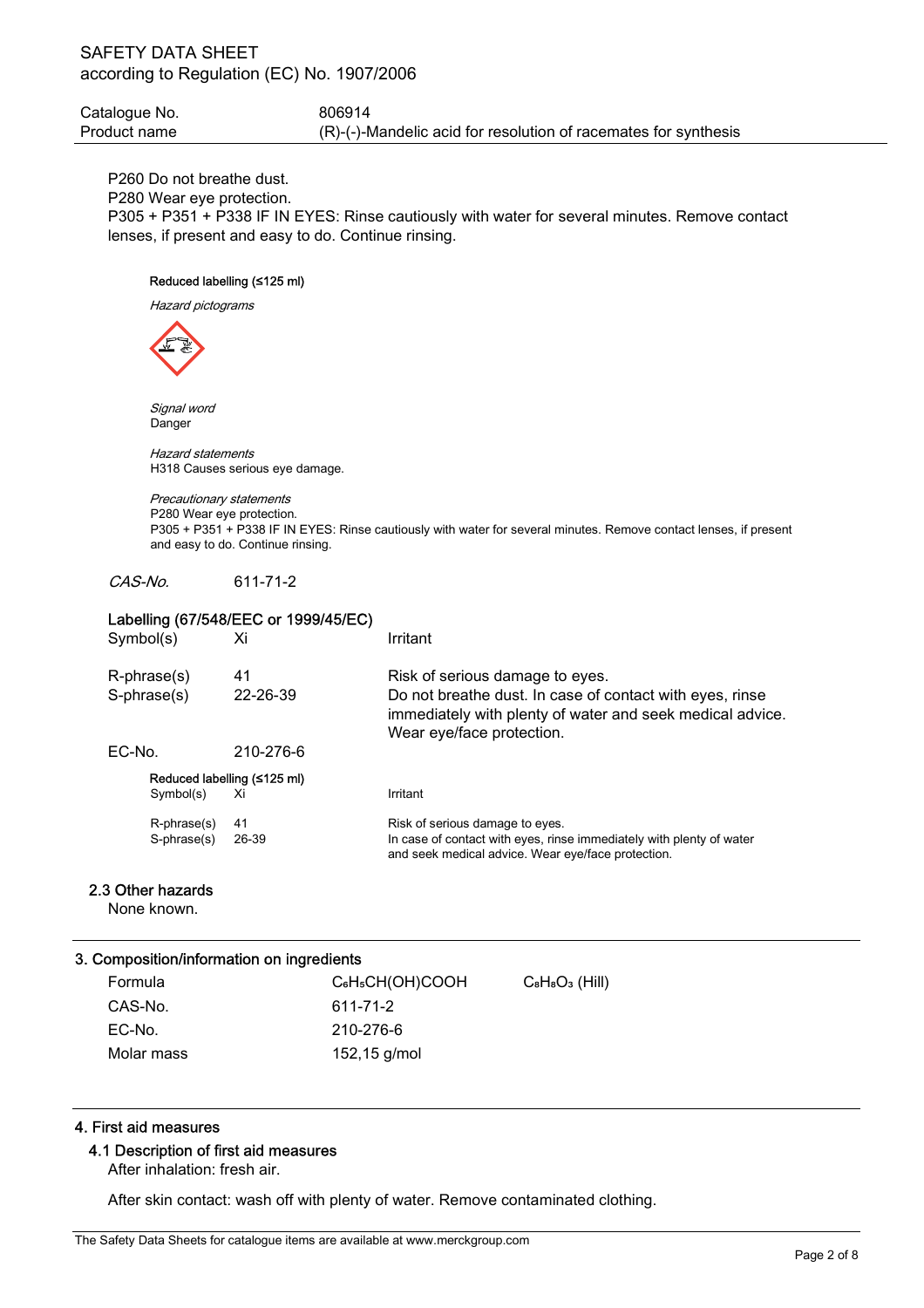Catalogue No. 6806914 Product name (R)-(-)-Mandelic acid for resolution of racemates for synthesis

After eye contact: rinse out with plenty of water. Immediately call in ophthalmologist.

After swallowing: immediately make victim drink water (two glasses at most). Consult a physician.

4.2 Most important symptoms and effects, both acute and delayed

irritant effects

4.3 Indication of immediate medical attention and special treatment needed

No information available.

## 5. Fire-fighting measures

# 5.1 Extinguishing media

Suitable extinguishing media Carbon dioxide (CO₂), Foam, Dry powder, Water

Unsuitable extinguishing media For this substance/mixture no limitations of extinguishing agents are given.

## 5.2 Special hazards arising from the substance or mixture

Combustible material Forms explosive mixtures with air on intense heating. Development of hazardous combustion gases or vapours possible in the event of fire.

## 5.3 Advice for firefighters

Special protective equipment for fire-fighters In the event of fire, wear self-contained breathing apparatus.

#### Further information

Prevent fire extinguishing water from contaminating surface water or the ground water system.

### 6. Accidental release measures

# 6.1 Personal precautions, protective equipment and emergency procedures

Advice for non-emergency personnel: Avoid substance contact. Ensure adequate ventilation. Avoid inhalation of dusts. Evacuate the danger area, observe emergency procedures, consult an expert.

Advice for emergency responders: Protective equipment see section 8.

# 6.2 Environmental precautions

Do not empty into drains.

# 6.3 Methods and materials for containment and cleaning up

Cover drains. Collect, bind, and pump off spills. Observe possible material restrictions (see sections 7.2 and 10.5). Take up dry. Dispose of properly. Clean up affected area. Avoid generation of dusts.

# 6.4 Reference to other sections

Indications about waste treatment see section 13.

# 7. Handling and storage

# 7.1 Precautions for safe handling

Observe label precautions.

# 7.2 Conditions for safe storage, including any incompatibilities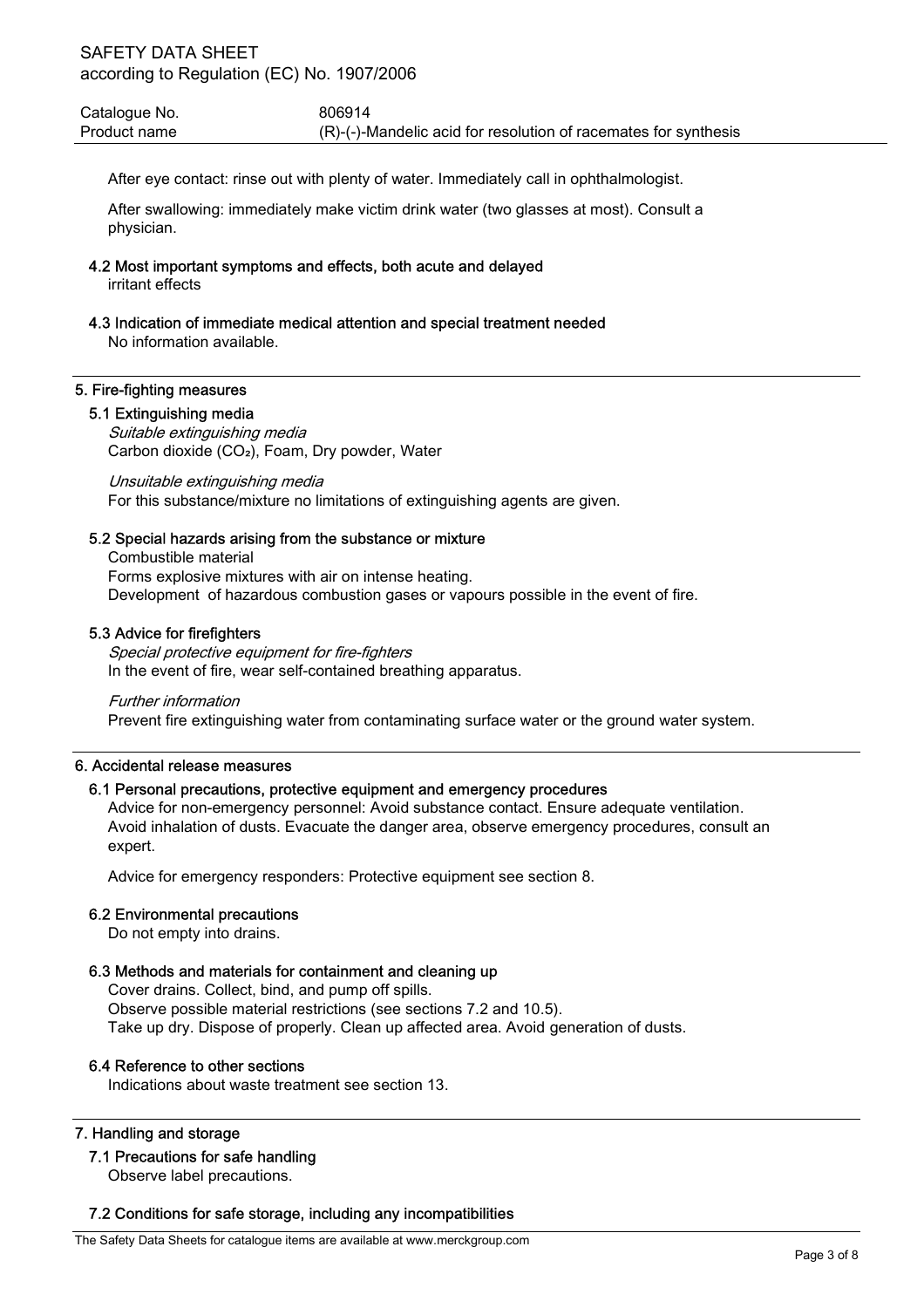Catalogue No. 606914 Product name (R)-(-)-Mandelic acid for resolution of racemates for synthesis

Protected from light. Tightly closed. Dry.

Store at +15°C to +25°C.

#### 7.3 Specific end uses

Apart from the uses mentioned in section 1.2 no other specific uses are stipulated.

#### 8. Exposure controls/personal protection

#### 8.1 Control parameters

#### 8.2 Exposure controls

#### Engineering measures

Technical measures and appropriate working operations should be given priority over the use of personal protective equipment.

See section 7.1.

#### Individual protection measures

Protective clothing needs to be selected specifically for the workplace, depending on concentrations and quantities of the hazardous substances handled. The chemical resistance of the protective equipment should be enquired at the respective supplier.

#### Hygiene measures

Immediately change contaminated clothing. Apply preventive skin protection. Wash hands and face after working with substance.

Eye/face protection Tightly fitting safety goggles

Hand protection

full contact:

| Glove material:     | Nitrile rubber      |
|---------------------|---------------------|
| Glove thickness:    | $0.11 \, \text{mm}$ |
| Break through time: | $>480$ min          |
|                     |                     |

splash contact:

| Glove material:     | Nitrile rubber      |
|---------------------|---------------------|
| Glove thickness:    | $0.11 \, \text{mm}$ |
| Break through time: | $>480$ min          |

The protective gloves to be used must comply with the specifications of EC Directive 89/686/EEC and the related standard EN374, for example KCL 741 Dermatril® L (full contact), KCL 741 Dermatril® L (splash contact).

The breakthrough times stated above were determined by KCL in laboratory tests acc. to EN374 with samples of the recommended glove types.

This recommendation applies only to the product stated in the safety data sheet $\langle \rangle$ , $\langle \rangle$  supplied by us and for the designated use. When dissolving in or mixing with other substances and under conditions deviating from those stated in EN374 please contact the supplier of CE-approved gloves (e.g. KCL GmbH, D-36124 Eichenzell, Internet: www.kcl.de).

Other protective equipment: protective clothing

#### Respiratory protection

required when dusts are generated.

Recommended Filter type: Filter P 1 (acc. to DIN 3181) for solid particles of inert substances The entrepeneur has to ensure that maintenance, cleaning and testing of respiratory protective devices are carried out according to the instructions of the producer. These measures have to be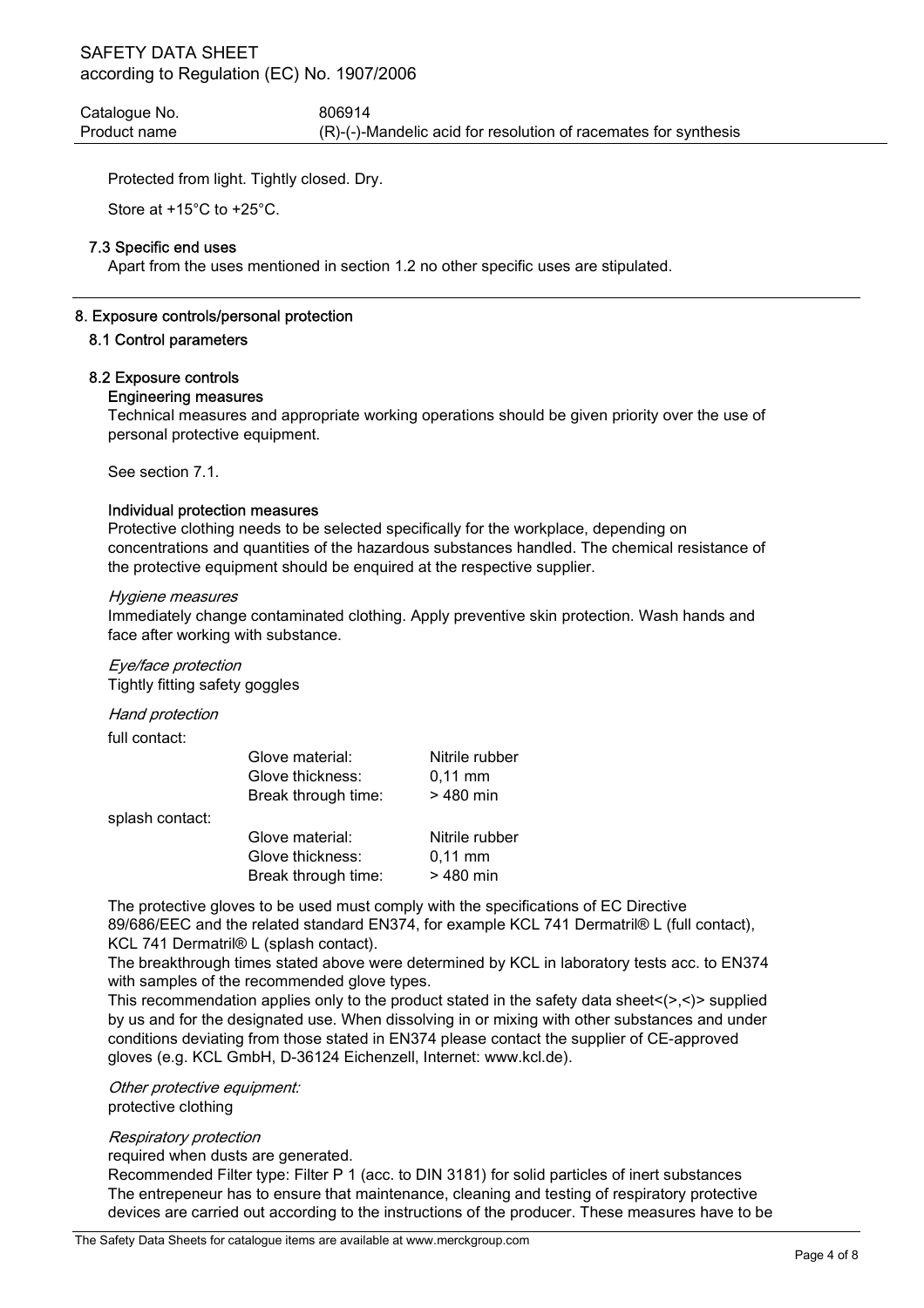Catalogue No. 6806914 Product name (R)-(-)-Mandelic acid for resolution of racemates for synthesis

properly documented.

Environmental exposure controls Do not empty into drains.

#### 9. Physical and chemical properties

| 9.1 Information on basic physical and chemical properties |                                            |                                                                                               |  |
|-----------------------------------------------------------|--------------------------------------------|-----------------------------------------------------------------------------------------------|--|
|                                                           | Form                                       | crystals                                                                                      |  |
|                                                           | Colour                                     | white                                                                                         |  |
|                                                           | Odour                                      | weakly aromatic                                                                               |  |
|                                                           | Odour Threshold                            | No information available.                                                                     |  |
|                                                           | pH                                         | 2,1<br>at $60$ g/l<br>20 °C                                                                   |  |
|                                                           | Melting point                              | 130 - 132 °C                                                                                  |  |
|                                                           | Boiling point                              | No information available.                                                                     |  |
|                                                           | Flash point                                | $>$ 190 $^{\circ}$ C                                                                          |  |
|                                                           | Evaporation rate                           | No information available.                                                                     |  |
|                                                           | Flammability (solid, gas)                  | No information available.                                                                     |  |
|                                                           | Lower explosion limit                      | No information available.                                                                     |  |
|                                                           | Upper explosion limit                      | No information available.                                                                     |  |
|                                                           | Vapour pressure                            | No information available.                                                                     |  |
|                                                           | Relative vapour density                    | No information available.                                                                     |  |
|                                                           | Relative density                           | No information available.                                                                     |  |
|                                                           | Water solubility                           | at 20 $^{\circ}$ C<br>soluble                                                                 |  |
|                                                           | Partition coefficient: n-<br>octanol/water | log Pow: 0,57<br>Method: (calculated)<br>Bioaccumulation is not expected (log Pow <1). (Lit.) |  |
|                                                           | Autoignition temperature                   | No information available.                                                                     |  |
|                                                           | Decomposition temperature                  | No information available.                                                                     |  |
|                                                           | Viscosity, dynamic                         | No information available.                                                                     |  |
|                                                           | <b>Explosive properties</b>                | No information available.                                                                     |  |

The Safety Data Sheets for catalogue items are available at www.merckgroup.com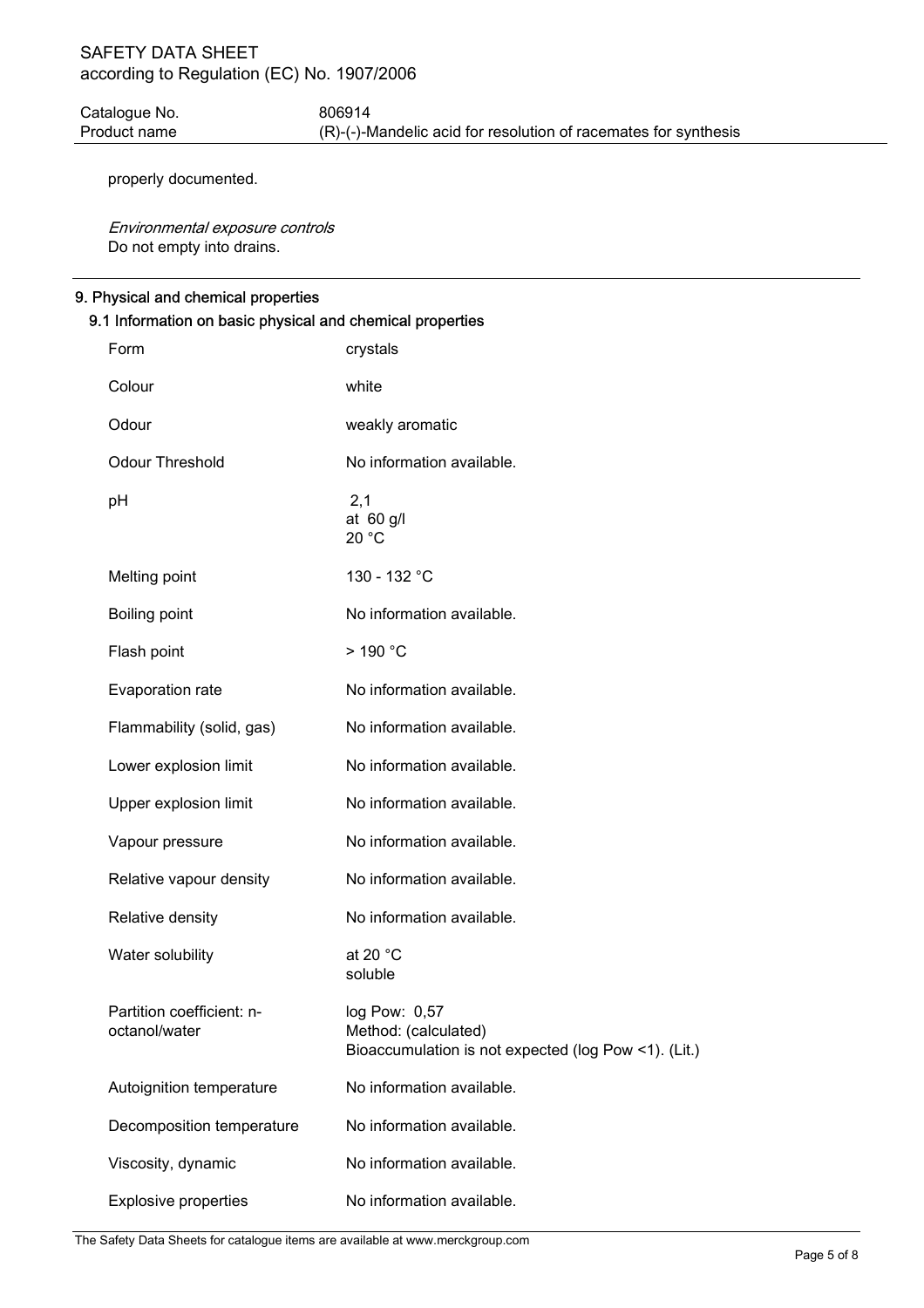| Catalogue No.<br>Product name         | 806914<br>(R)-(-)-Mandelic acid for resolution of racemates for synthesis |
|---------------------------------------|---------------------------------------------------------------------------|
| Oxidizing properties                  | No information available.                                                 |
| 9.2 Other data<br><b>Bulk density</b> | 670 $kg/m3$                                                               |

#### 10. Stability and reactivity

### 10.1 Reactivity

Forms explosive mixtures with air on intense heating.

The following applies in general to flammable organic substances and preparations: in correspondingly fine distribution, when whirled up a dust explosion potential may generally be assumed.

#### 10.2 Chemical stability

Sensitivity to light

### 10.3 Possibility of hazardous reactions

Violent reactions possible with:

Strong oxidizing agents, alkalines, strong reducing agents

## 10.4 Conditions to avoid

Strong heating.

#### 10.5 Incompatible materials

no information available

#### 10.6 Hazardous decomposition products

no information available

#### 11. Toxicological information

#### 11.1 Information on toxicological effects

Acute oral toxicity LD50 rat Dose: 5.000 mg/kg (External MSDS)

Acute inhalation toxicity Symptoms: Possible damages:, mucosal irritations

Skin irritation rabbit Result: No irritation (External MSDS)

Eye irritation rabbit Result: Eye irritation (External MSDS)

Causes serious eye damage.

Genotoxicity in vitro Ames test Result: negative (External MSDS)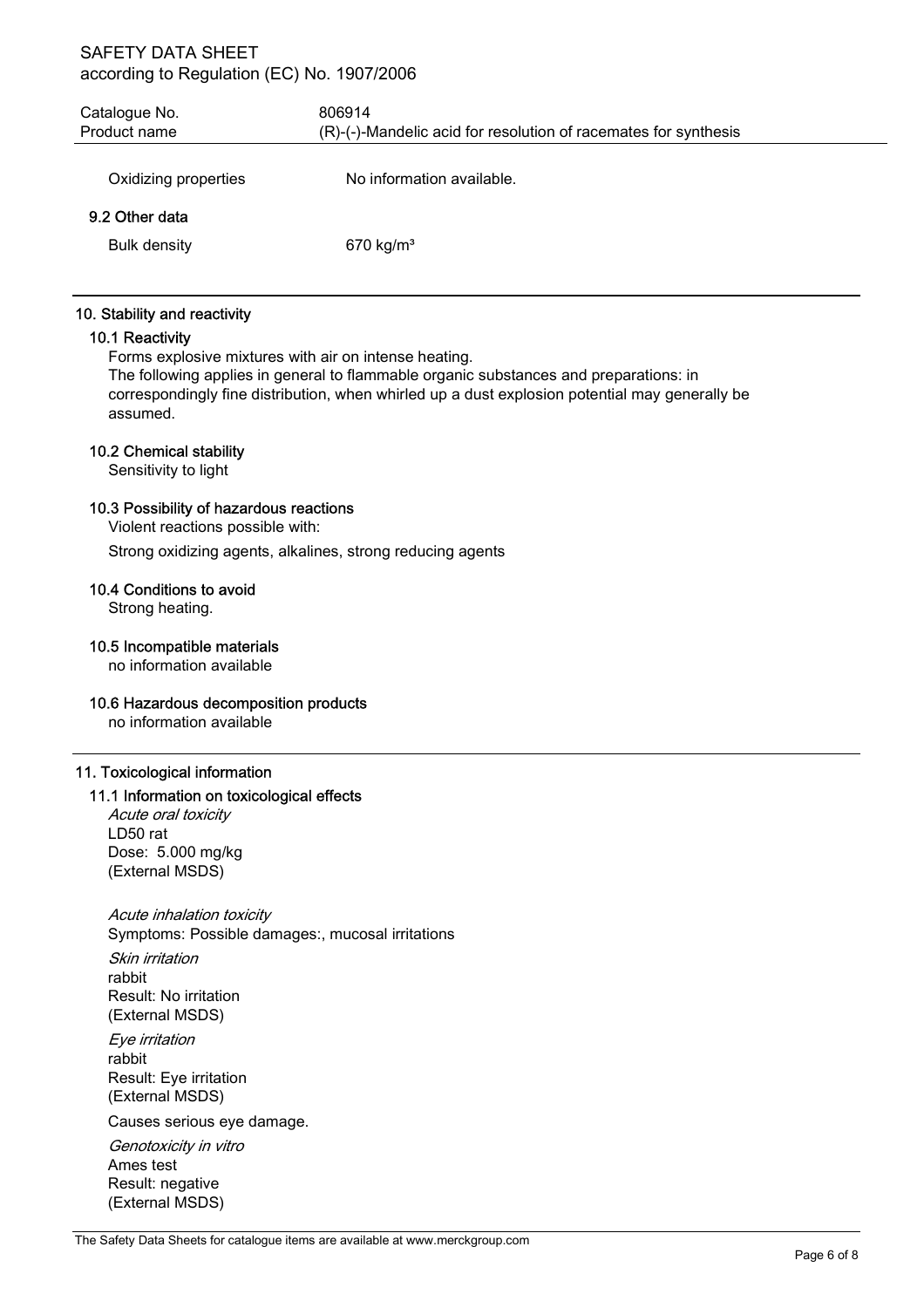| Catalogue No. | 806914                                                             |
|---------------|--------------------------------------------------------------------|
| Product name  | $(R)$ -(-)-Mandelic acid for resolution of racemates for synthesis |

Specific target organ toxicity - single exposure

The substance or mixture is not classified as specific target organ toxicant, single exposure.

#### Specific target organ toxicity - repeated exposure

The substance or mixture is not classified as specific target organ toxicant, repeated exposure.

Aspiration hazard No aspiration toxicity classification

## 11.2 Further information

Further information Handle in accordance with good industrial hygiene and safety practice. Other dangerous properties can not be excluded.

### 12. Ecological information

### 12.1 Toxicity

Toxicity to daphnia and other aquatic invertebrates. EC50 Species: Daphnia magna (Water flea) Dose: > 100 mg/l Exposure time: 48 h (External MSDS)

# 12.2 Persistence and degradability

**Biodegradability** Result: Readily biodegradable.  $90 - 100 %$ Exposure time: 14 d (External MSDS)

# 12.3 Bioaccumulative potential

Partition coefficient: n-octanol/water log Pow: 0,57 Method: (calculated) Bioaccumulation is not expected (log Pow <1). (Lit.)

#### 12.4 Mobility in soil

Distribution among environmental compartments log Koc: 1,0 Method: (calculated) Mobility of the substance in soil is expected (log koc <3). (External MSDS)

#### 12.5 Results of PBT and vPvB assessment

PBT/vPvB assessment not available as chemical safety assessment not required/not conducted.

### 12.6 Other adverse effects

Additional ecological information Do not allow to run into surface waters, wastewater, or soil.

## 13. Disposal considerations

# Waste treatment methods

See www.retrologistik.com for processes regarding the return of chemicals and containers, or contact us there if you have further questions.

### 14. Transport information

Not classified as dangerous in the meaning of transport regulations.